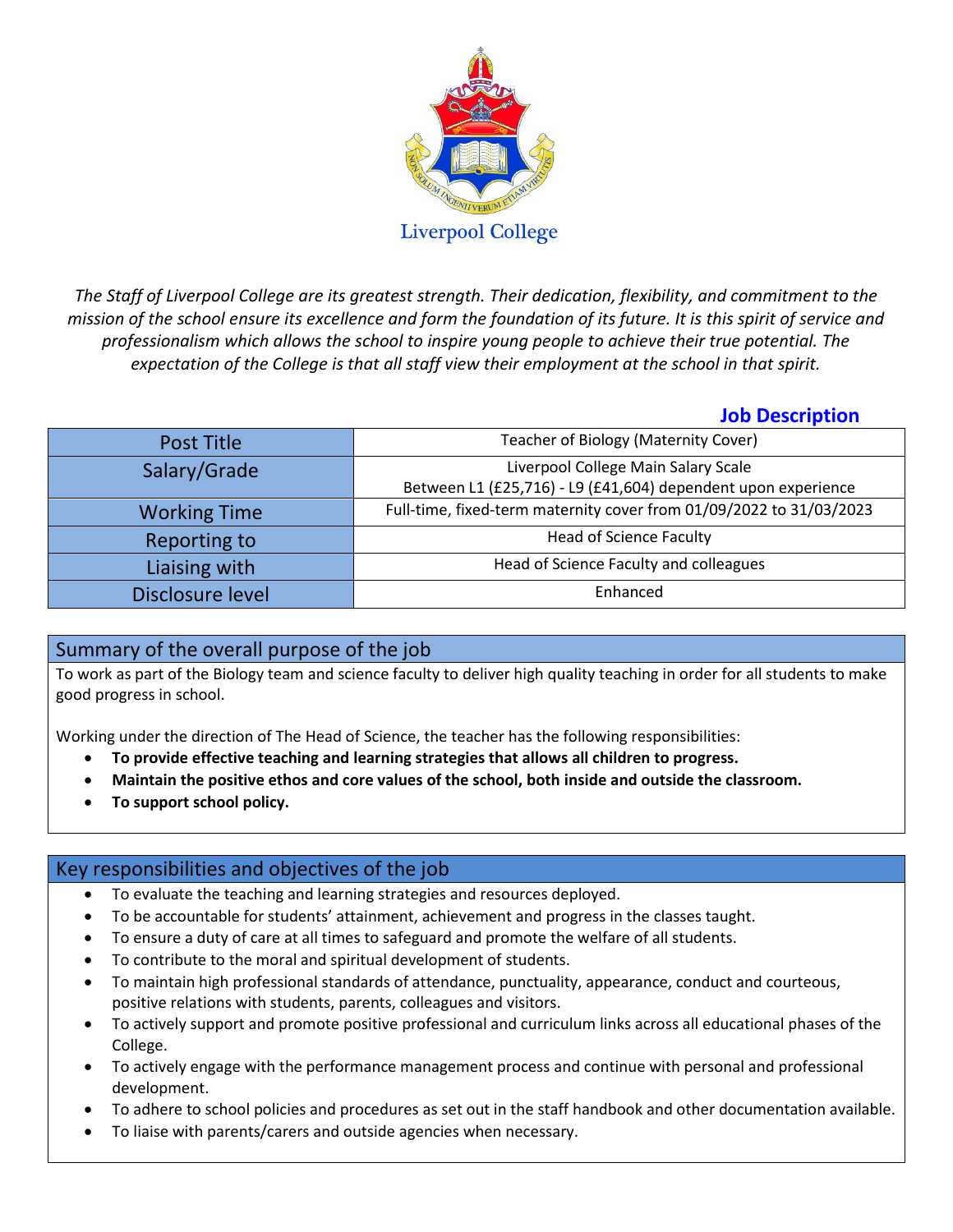### Teaching and Learning

- To develop appropriate resources and teaching and learning strategies to make the curriculum accessible for all.
- To prepare assessments, as required, that will allow progress to be shown.
- To set stimulating and varied homework tasks in accordance with College and Faculty policy.
- To support progress across the curriculum.
- To plan for and deliver interventions, both in the classroom and beyond, to support pupil progress.
- To ensure short, medium and long-term planning is effectively carried out and students' individual needs are met through appropriate differentiation in all classes taught.
- To contribute to the development and implementation of curricular initiatives.
- To ensure high standards of students' attainment, behaviour and motivation through effective teaching.
- To stay up to date with developments in teaching and learning of students.
- To adhere to the behaviour for learning policy so that effective learning can take place.

#### Accountability

- To engage in and undertake Performance Management Review.
- To contribute to the target setting process for your classes.
- To contribute to College procedures for lesson observation and monitoring.
- To monitor and evaluate own practice in line with agreed College procedures including evaluation against quality standards and performance criteria
- To provide accurate and up-to-date information for the management information system as requested by the Head of Faculty/Subject Leader, SLT or Governors.
- To analyse and evaluate performance data provided for classes taught.
- To report to and engage with external agencies as appropriate.

#### Professional Development

- To continue personal development in all relevant areas, including subject knowledge and teaching methods.
- To liaise with support staff, parents, governors and outside agencies as required.
- To attend and participate in Open and Parents' evenings.
- To participate in whole staff training and Continuing Professional Development.
- To attend team and whole staff meetings.
- To work collaboratively with all colleagues

#### Community Links

- To support and promote the College ethos and mission statement.
- To ensure effective communication/consultation as appropriate with the parents of students.
- To contribute to the College liaison and marketing activities as appropriate.
- To contribute to the setting up of effective links with identified partner schools and the community including the school sponsors and the business community.
- To play a full part in the life of the school community and to encourage and ensure staff and students follow this example.